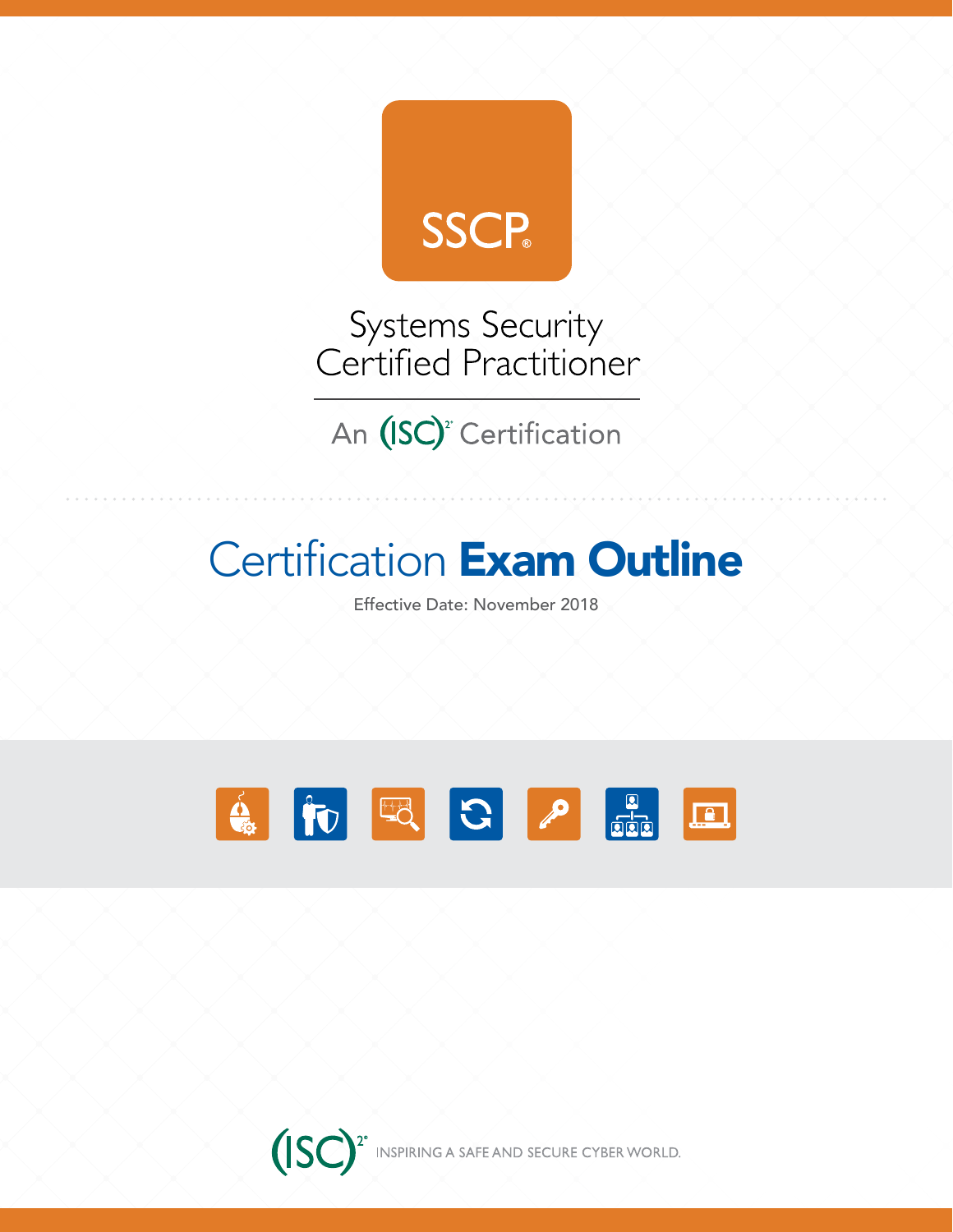# About SSCP

The Systems Security Certified Practitioner (SSCP) is the ideal certification for those with proven technical skills and practical, hands-on security knowledge in operational IT roles. It provides confirmation of a practitioner's ability to implement, monitor and administer IT infrastructure in accordance with information security policies and procedures that ensure data confidentiality, integrity and availability.

The broad spectrum of topics included in the SSCP Common Body of Knowledge (CBK) ensure its relevancy across all disciplines in the field of information security. Successful candidates are competent in the following 7 domains:

- Access Controls
- Security Operations and Administration
- Risk Identification, Monitoring, and Analysis
- Incident Response and Recovery
- Cryptography
- Network and Communications Security
- Systems and Application Security

### Experience Requirements

Candidates must have a minimum of 1 year cumulative work experience in 1 or more of the 7 domains of the SSCP CBK. A 1 year [prerequisite pathway](https://www.isc2.org/Certifications/SSCP/Prerequisite-Pathway) will be granted for candidates who received a degree (bachelors or masters) in a cybersecurity program.

A candidate that doesn't have the required experience to become an SSCP may become an Associate of (ISC)² by successfully passing the SSCP examination. The Associate of (ISC)² will then have 2 years to earn the 1 year required experience. You can learn more about SSCP experience requirements and how to account for part-time work and internships at [www.isc2.org/Certifications/SSCP/experience-requirements.](http://www.isc2.org/exam-legal-notice)

### Accreditation

SSCP is in compliance with the stringent requirements of ANSI/ISO/IEC Standard 17024.

## Job Task Analysis (JTA)

(ISC)² has an obligation to its membership to maintain the relevancy of the SSCP. Conducted at regular intervals, the Job Task Analysis (JTA) is a methodical and critical process of determining the tasks that are performed by security professionals who are engaged in the profession defined by the SSCP. The results of the JTA are used to update the examination. This process ensures that candidates are tested on the topic areas relevant to the roles and responsibilities of today's practicing information security professionals.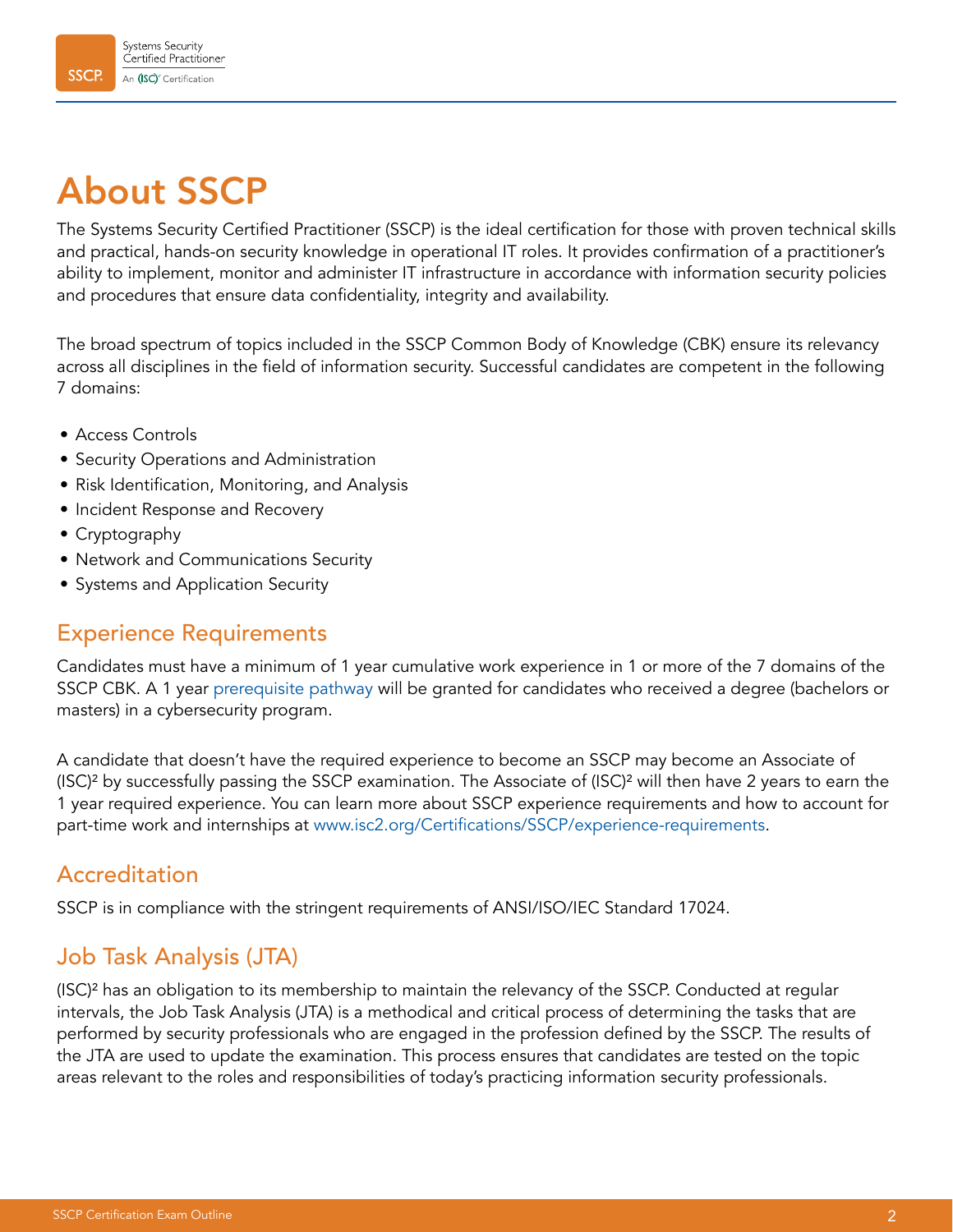# SSCP Examination Information

| Length of exam           | 3 hours                                     |
|--------------------------|---------------------------------------------|
| <b>Number of items</b>   | 125                                         |
| <b>Item format</b>       | Multiple choice                             |
| <b>Passing grade</b>     | 700 out of 1000 points                      |
| <b>Exam availability</b> | English, Japanese, and Brazilian Portuguese |
| <b>Testing center</b>    | Pearson VUE Testing Center                  |

# SSCP Examination Weights

| <b>Domains</b>                                   | Weight |
|--------------------------------------------------|--------|
| 1. Access Controls                               | 16%    |
| 2. Security Operations and Administration        | 15%    |
| 3. Risk Identification, Monitoring, and Analysis | 15%    |
| 4. Incident Response and Recovery                | 13%    |
| 5. Cryptography                                  | 10%    |
| 6. Network and Communications Security           | 16%    |
| 7. Systems and Application Security              | 15%    |
| <b>Total:</b>                                    | 100%   |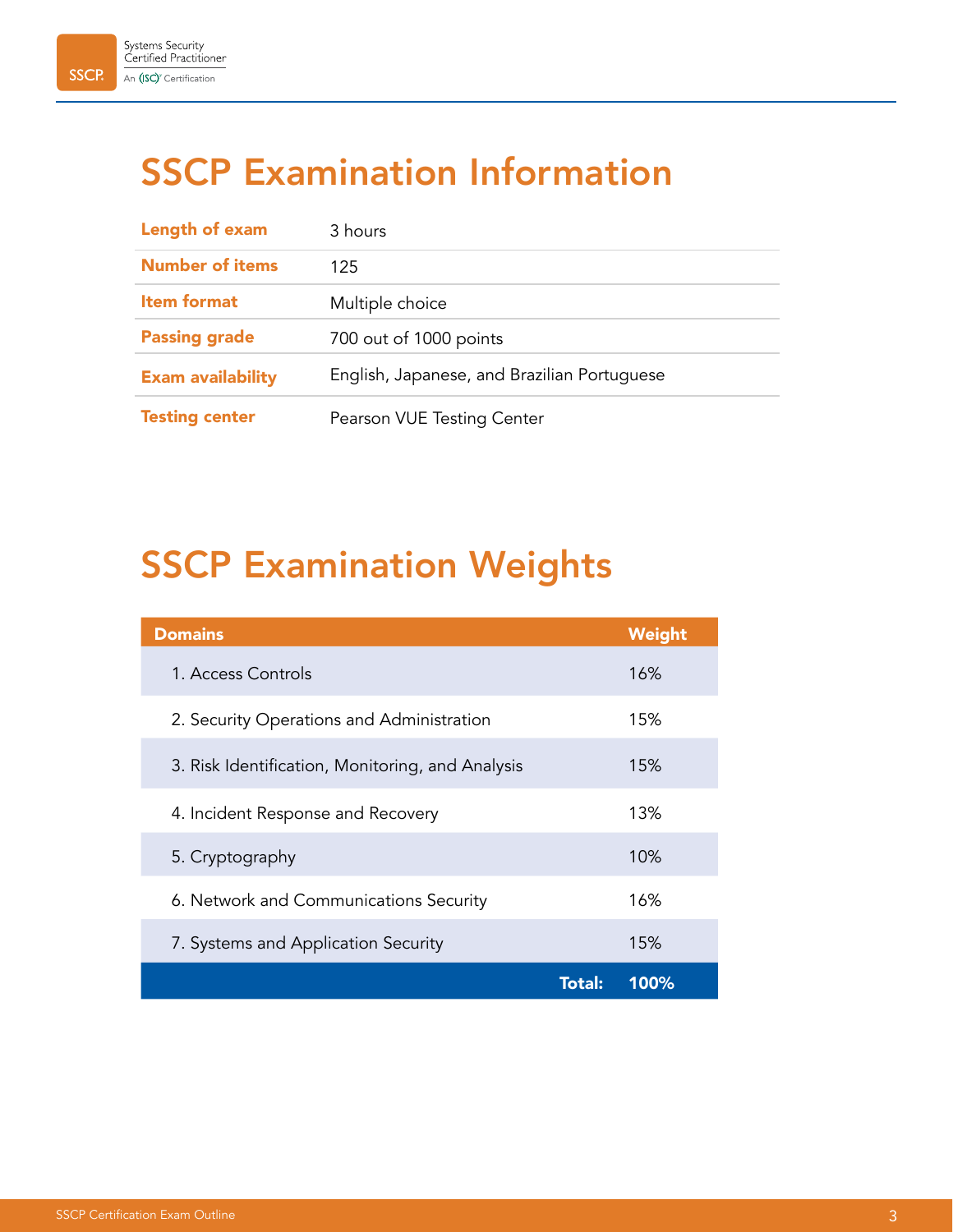

#### 1.1 Implement and maintain authentication methods

- » Single/multifactor authentication
- » Single sign-on
- » Device authentication
- » Federated access

#### 1.2 Support internetwork trust architectures

- » Trust relationships (e.g., 1-way, 2-way, transitive)
- » Extranet
- » Third party connections

#### 1.3 Participate in the identity management lifecycle

- » Authorization
- » Proofing
- » Provisioning/de-provisioning
- » Maintenance
- » Entitlement
- » Identity and Access Management (IAM) systems

#### 1.4 Implement access controls

- » Mandatory
- » Non-discretionary
- » Discretionary
- » Role-based
- » Attribute-based
- » Subject-based
- » Object-based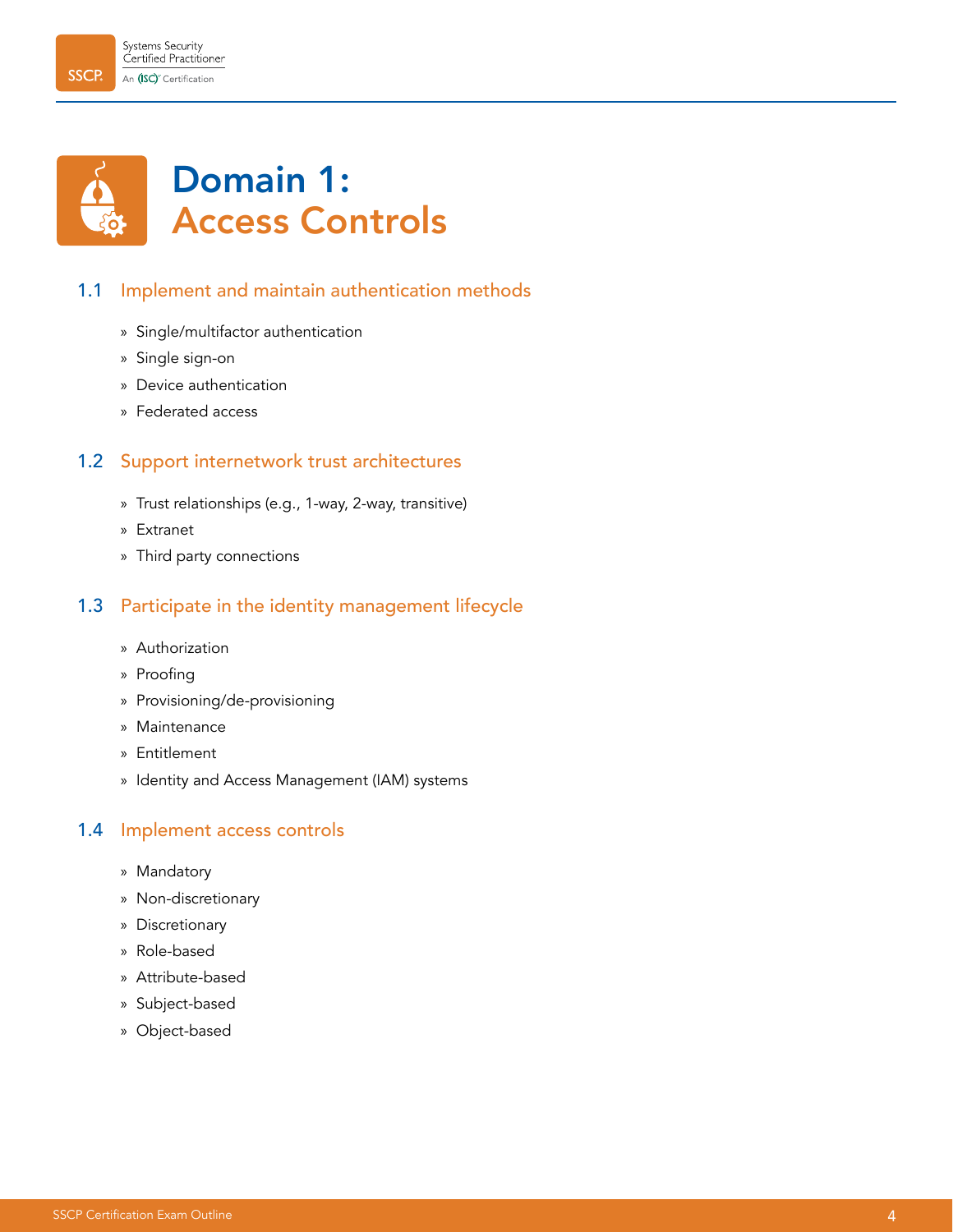# Domain 2: Security Operations and Administration

### 2.1 Comply with codes of ethics

- » (ISC)² Code of Ethics
- » Organizational code of ethics

#### 2.2 Understand security concepts

- » Confidentiality
- » Integrity
- » Availability
- » Accountability
- » Privacy
- » Non-repudiation
- » Least privilege
- » Separation of duties

#### 2.3 Document, implement, and maintain functional security controls

- » Deterrent controls
- » Preventative controls
- » Detective controls
- » Corrective controls
- » Compensating controls

#### 2.4 Participate in asset management

- » Lifecycle (hardware, software, and data)
- » Hardware inventory
- » Software inventory and licensing
- » Data storage

#### 2.5 Implement security controls and assess compliance

- » Technical controls (e.g., session timeout, password aging)
- » Physical controls (e.g., mantrap, cameras, locks)
- » Administrative controls (e.g., security policies and standards, procedures, baselines)
- » Periodic audit and review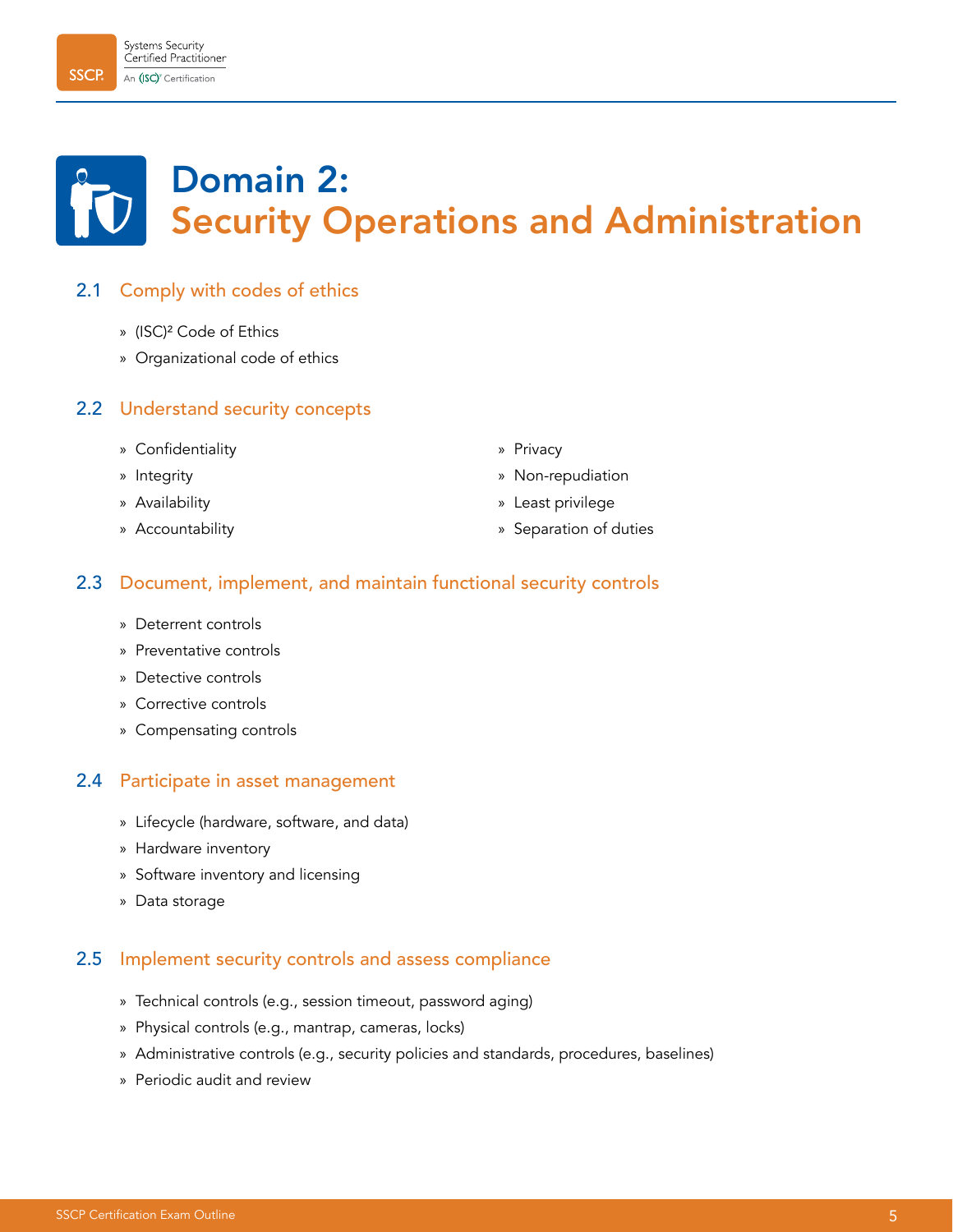#### 2.6 Participate in change management

- » Execute change management process
- » Identify security impact
- » Testing /implementing patches, fixes, and updates (e.g., operating system, applications, SDLC)

#### 2.7 Participate in security awareness and training

#### 2.8 Participate in physical security operations (e.g., data center assessment, badging)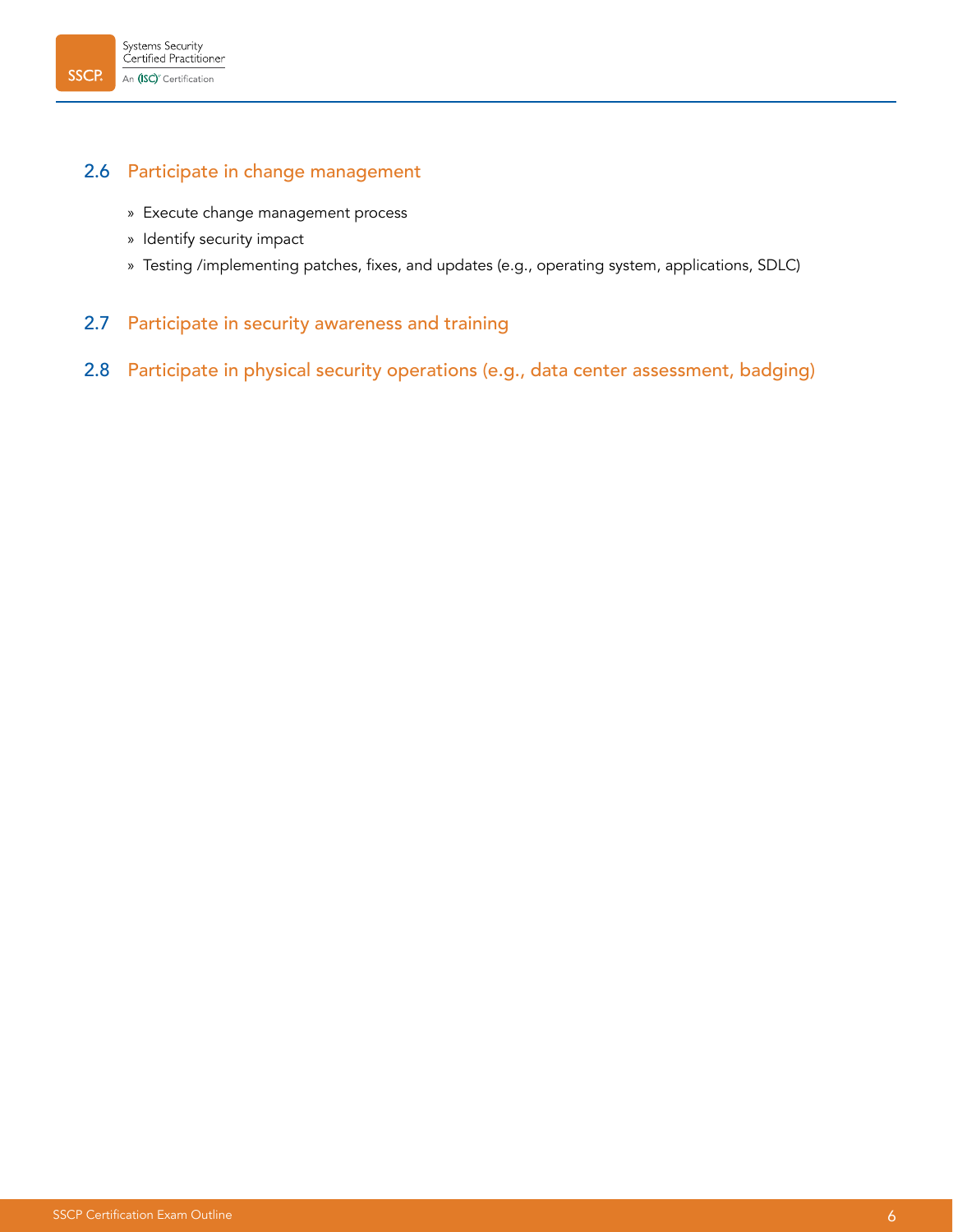## Domain 3: Risk Identification, Monitoring, and Analysis

#### 3.1 Understand the risk management process

- » Risk visibility and reporting (e.g., risk register, sharing threat intelligence, Common Vulnerability Scoring System (CVSS))
- » Risk management concepts (e.g., impact assessments, threat modelling, Business Impact Analysis (BIA))
- » Risk management frameworks (e.g., ISO, NIST)
- » Risk treatment (e.g., accept, transfer, mitigate, avoid, recast)

#### 3.2 Perform security assessment activities

- » Participate in security testing
- » Interpretation and reporting of scanning and testing results
- » Remediation validation
- » Audit finding remediation

#### 3.3 Operate and maintain monitoring systems (e.g., continuous monitoring)

- » Events of interest (e.g., anomalies, intrusions, unauthorized changes, compliance monitoring)
- » Logging
- » Source systems
- » Legal and regulatory concerns (e.g., jurisdiction, limitations, privacy)

#### 3.4 Analyze monitoring results

- » Security baselines and anomalies
- » Visualizations, metrics, and trends (e.g., dashboards, timelines)
- » Event data analysis
- » Document and communicate findings (e.g., escalation)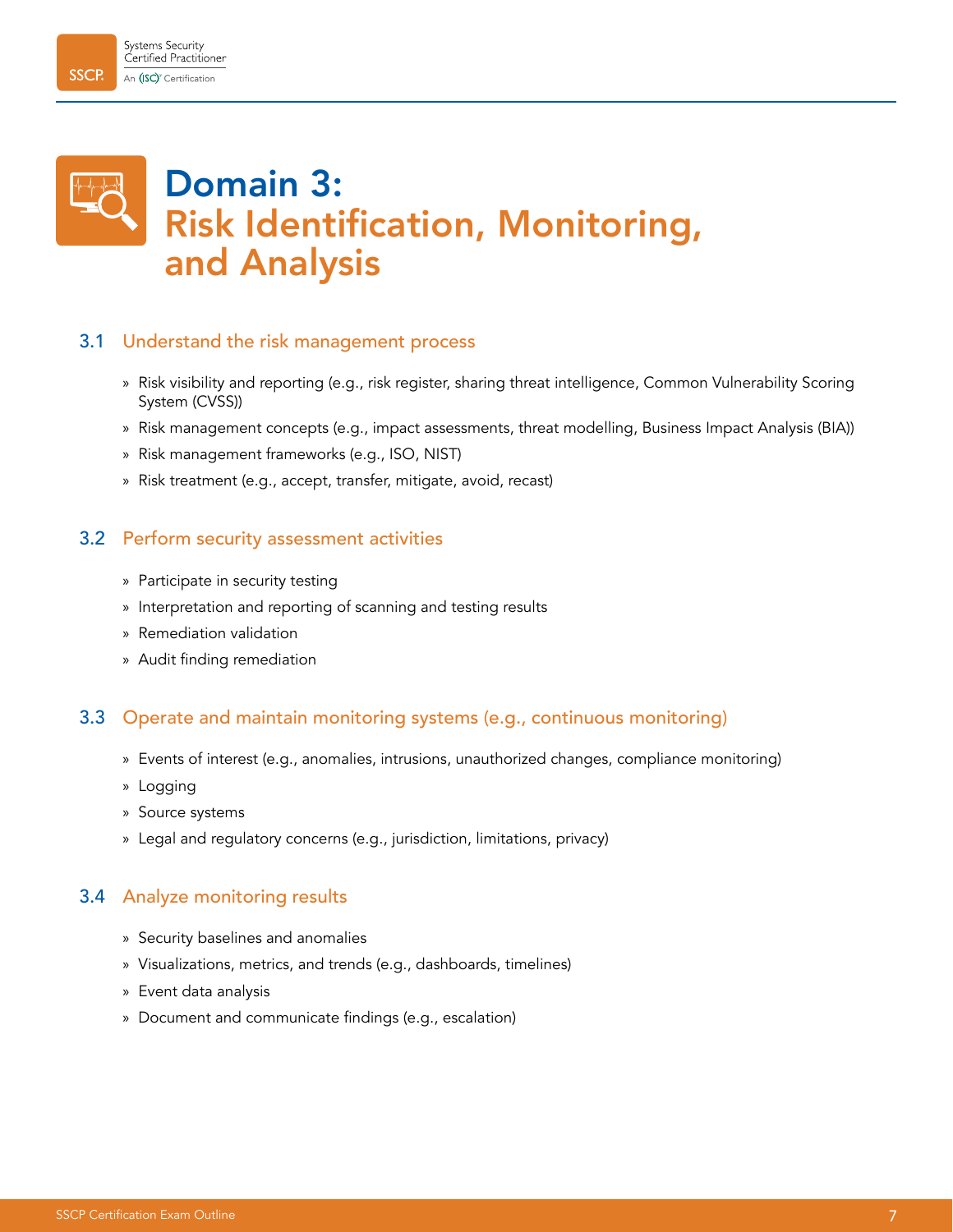# Domain 4: Incident Response and Recovery

### 4.1 Support incident lifecycle

- » Preparation
- » Detection, analysis, and escalation
- » Containment
- » Eradication
- » Recovery
- » Lessons learned/implementation of new countermeasure

#### 4.2 Understand and support forensic investigations

- » Legal and ethical principles
- » Evidence handling (e.g., first responder, triage, chain of custody, preservation of scene)

#### 4.3 Understand and support Business Continuity Plan (BCP) and Disaster Recovery Plan (DRP) activities

- » Emergency response plans and procedures (e.g., information system contingency plan)
- » Interim or alternate processing strategies
- » Restoration planning
- » Backup and redundancy implementation
- » Testing and drills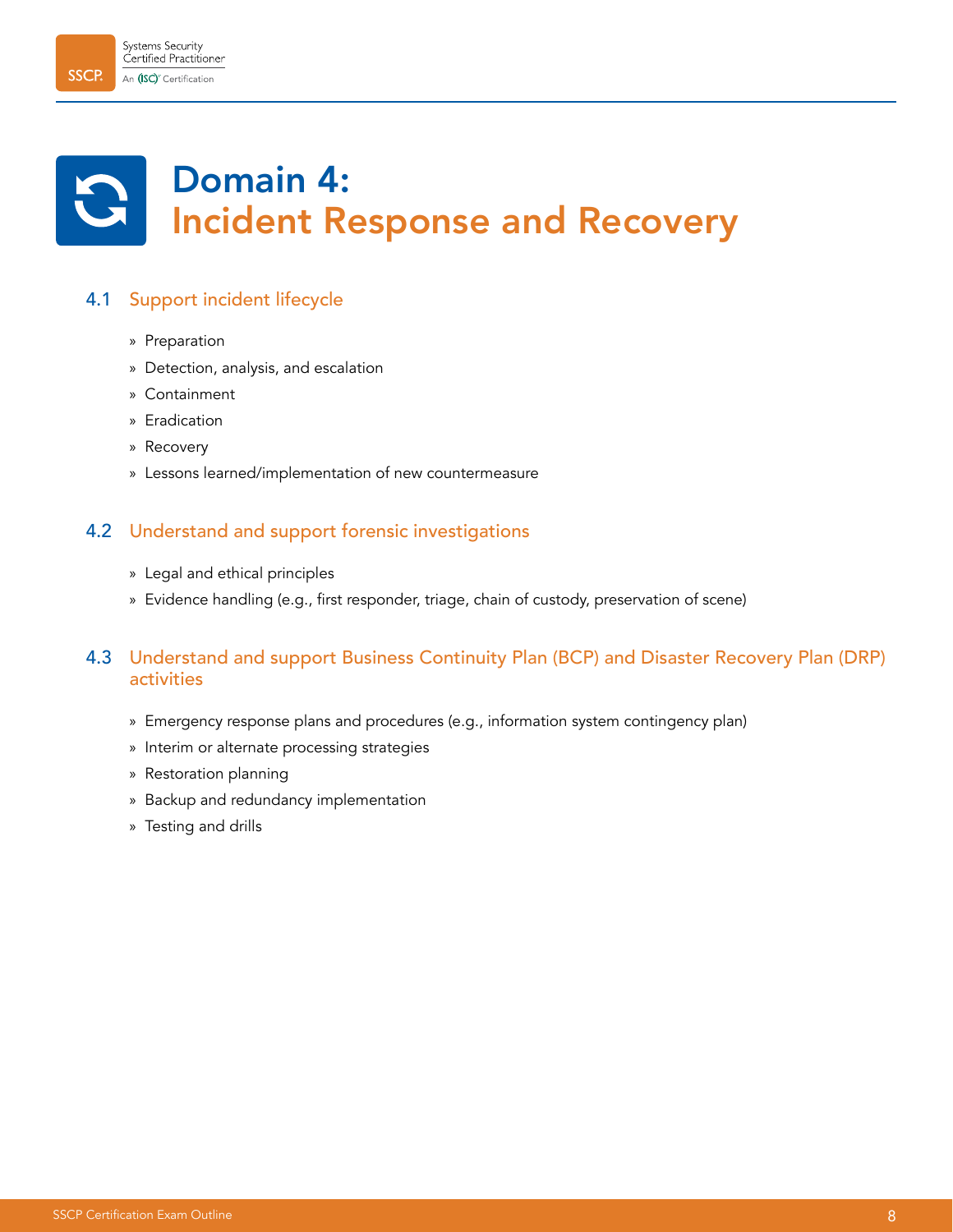

#### 5.1 Understand fundamental concepts of cryptography

- » Hashing
- » Salting
- » Symmetric/asymmetric encryption/Elliptic Curve Cryptography (ECC)
- » Non-repudiation (e.g., digital signatures/ certificates, HMAC, audit trail)
- » Encryption algorithms (e.g., AES, RSA)
- » Key strength (e.g., 256, 512, 1024, 2048 bit keys)
- » Cryptographic attacks, cryptanalysis, and counter measures

#### 5.2 Understand reasons and requirements for cryptography

- » Confidentiality
- » Integrity and authenticity
- » Data sensitivity (e.g., PII, intellectual property, PHI)
- » Regulatory

#### 5.3 Understand and support secure protocols

- » Services and protocols (e.g., IPSec, TLS, S/MIME, DKIM)
- » Common use cases
- » Limitations and vulnerabilities

#### 5.4 Understand Public Key Infrastructure (PKI) systems

- » Fundamental key management concepts (e.g., key rotation, key composition, key creation, exchange, revocation, escrow)
- » Web of Trust (WOT) (e.g., PGP, GPG)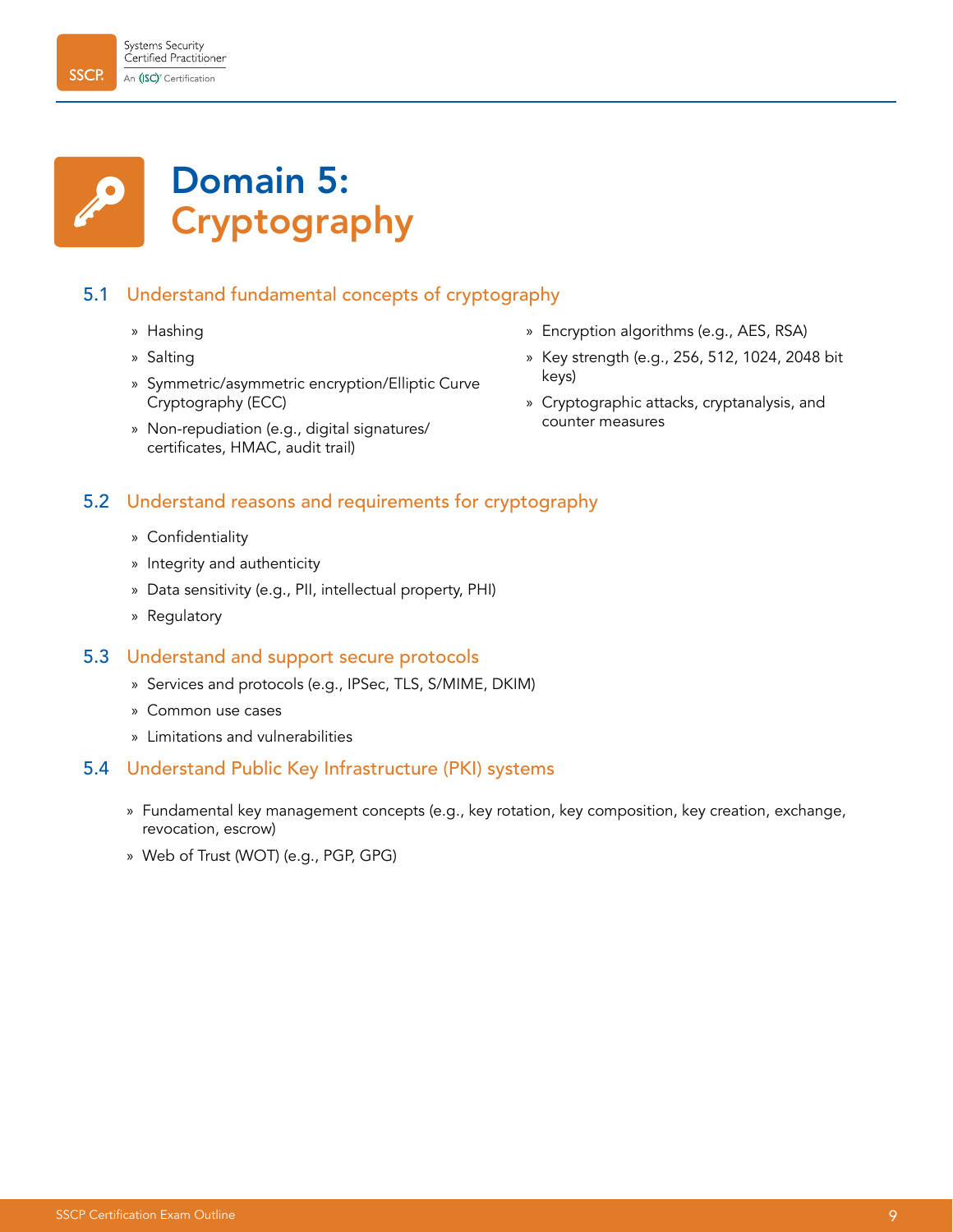#### Systems Security Ćertified Practitioner An (ISC)<sup>\*</sup> Certification

**SSCP** 

### 6.1 Understand and apply fundamental concepts of networking

» OSI and TCP/IP models

server)

» Network topographies (e.g., ring, star, bus, mesh, tree)

» Network relationships (e.g., peer to peer, client

Domain 6:

6.2 Understand network attacks and countermeasures (e.g., DDoS, man-in-the-middle, DNS poisoning)

Network and Communications Security

#### 6.3 Manage network access controls

- » Network access control and monitoring (e.g., remediation, quarantine, admission)
- » Network access control standards and protocols (e.g., IEEE 802.1X, Radius, TACACS)
- » Remote access operation and configuration (e.g., thin client, SSL VPN, IPSec VPN, telework)

#### 6.4 Manage network security

- » Logical and physical placement of network devices (e.g., inline, passive)
- » Segmentation (e.g., physical/logical, data/control plane, VLAN, ACLs)
- » Secure device management

#### 6.5 Operate and configure network-based security devices

- » Firewalls and proxies (e.g., filtering methods)
- » Network intrusion detection/prevention systems
- » Routers and switches
- » Traffic-shaping devices (e.g., WAN optimization, load balancing)

#### 6.6 Operate and configure wireless technologies (e.g., bluetooth, NFC, WiFi)

- » Transmission security
- » Wireless security devices (e.g.,WIPS, WIDS)
- » Transmission media types (e.g., fiber, wired, wireless)
- » Commonly used ports and protocols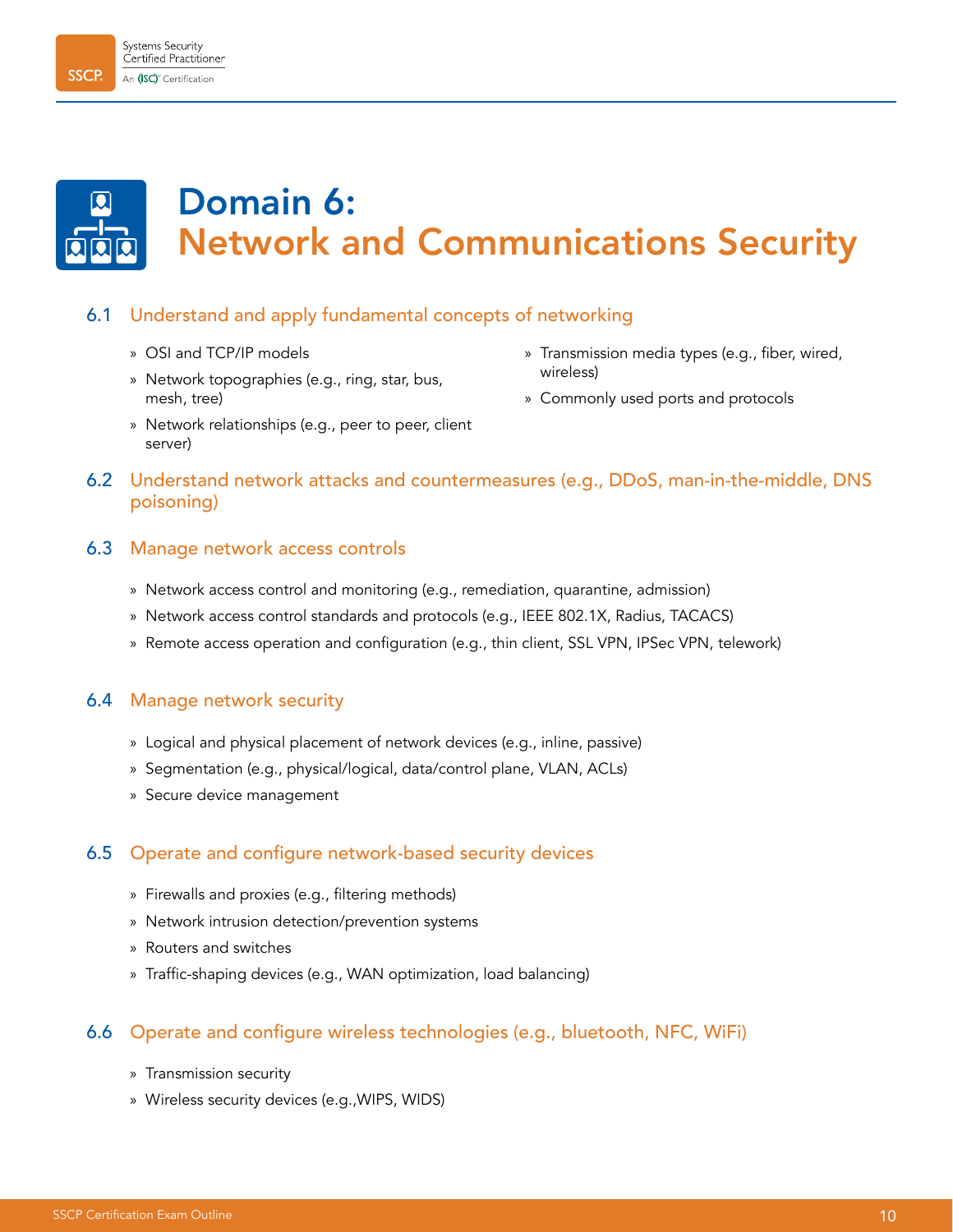#### Systems Security Certified Practitioner **SSCP** An (ISC)<sup>\*</sup> Certification

# Domain 7: Systems and Application Security

#### 7.1 Identify and analyze malicious code and activity

- » Malware (e.g., rootkits, spyware, scareware, ransomware, trojans, virus, worms, trapdoors, backdoors, and remote access trojans)
- » Malicious code countermeasures (e.g., scanners, anti-malware, code signing, sandboxing)
- » Malicious activity (e.g., insider threat, data theft, DDoS, botnet)
- » Malicious activity countermeasures (e.g., user awareness, system hardening, patching, sandboxing, isolation)

#### 7.2 Implement and operate endpoint device security

- » HIDS
- » Host-based firewalls
- » Application white listing
- » Endpoint encryption

#### 7.3 Operate and configure cloud security

- » Deployment models (e.g., public, private, hybrid, community)
- » Service models (e.g., IaaS, PaaS and SaaS)
- » Virtualization (e.g., hypervisor)
- » Legal and regulatory concerns (e.g., privacy, surveillance, data ownership, jurisdiction, eDiscovery)

#### 7.4 Operate and secure virtual environments

- » Software-defined networking
- » Hypervisor
- » Virtual appliances
- » Trusted Platform Module (TPM)
- » Mobile Device Management (MDM) (e.g., COPE, BYOD)
- » Secure browsing (e.g., sandbox)
- » Data storage and transmission (e.g., archiving, recovery, resilience)
- » Third party/outsourcing requirements (e.g., SLA, data portability, data destruction, auditing)
- » Shared responsibility model
- » Continuity and resilience
- » Attacks and countermeasures
- » Shared storage